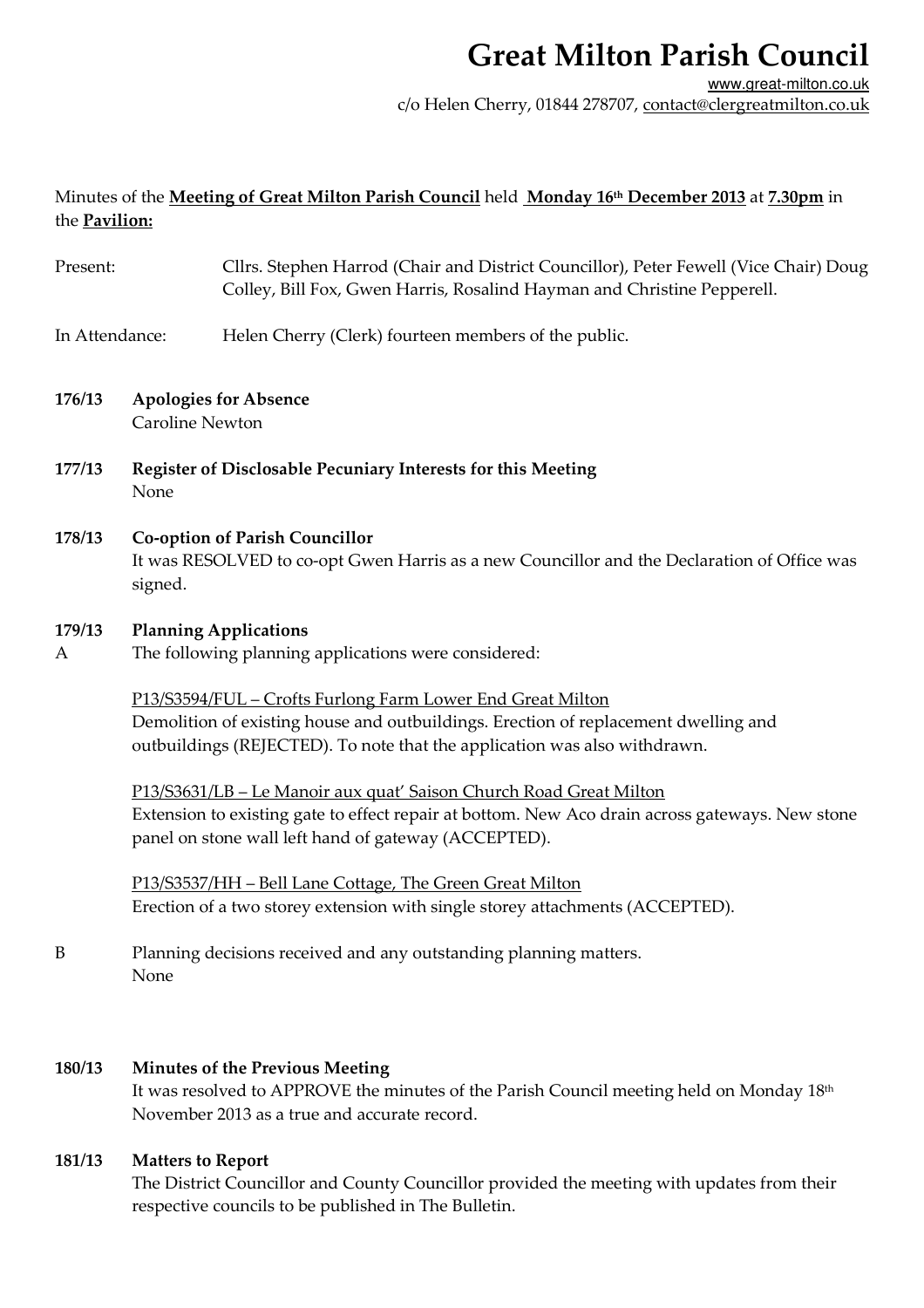## **Great Milton Parish Council**

www.great-milton.co.uk c/o Helen Cherry, 01844 278707, contact@clergreatmilton.co.uk

There were no reports of crime for Great Milton

### **182/13 Correspondence and Public Discussion**

A request for a Grass cutting grant for St Mary's Church, Great Milton was received and councillors agreed to pay £620 as per the agreed Budget. (January 2014).

Correspondence regarding the changes to insurance to the car scheme were received and noted.

Great Milton affordable housing table was received from SODC, as far as the Parish Council were aware this document was circulated for information only but SH agreed to check with SODC. **Action: SH**

## **183/13 Salt bin and additional salt**

Councillors viewed several quotes and agreed to order a bin and salt (one for Fullers Field and another for Great Milton School) from www.gritbin.co.uk. A cheque was written and the Clerk is to arrange delivery of both items (£233.94). **Action: HC**

### **184/13 Financial Resolutions**

A To authorise cheques for payment: Helen Cherry. Salary, Tax and Expenses. £375.79 Jonathan Dudley. Bulletin production. £357.00 Countrywide Grounds Maintenance Ltd (Grass cutting at Recreation Ground – 23 Sept) £90.00 Countrywide Grounds Maintenance Ltd. (Grass cutting at Recreation Ground – 4 October) £90.00 Countrywide Grounds Maintenance Ltd. (Grass Cutting – 24 Sept) £228.00 Countrywide Grounds Maintenance Ltd. (Grass Cutting – 25 October) £90.00 Countrywide Grounds Maintenance Ltd. (Verges – 5 November) £228.00

B It was resolved to APPROVE the draft budget for 2014/15. Clerk to apply for the precept of £13,493 in January.

## **185/13 Village Maintenance**

The Clerk had only received one quote from Jenks, regarding the removal/trimming of overgrown trees near Rose Cottage, Lower End. Councillors agreed that further quotes were needed and asked the Clerk to seek several more quotes in time for the January meeting.  **Action: HC** 

### **186/13 Dog mess**

It was considered as to whether the imposition of fines for dog owners who allow their pets to foul in public spaces, without clearing up afterwards, should be put in place or whether to prohibit dogs from the Recreation Ground.

Cllr SH agreed to write another piece in the GM bulletin urging dog owners to clear up afterwards but if the matter persisted then the next step would be to prohibit dogs from the Recreation Ground. **Action: SH**